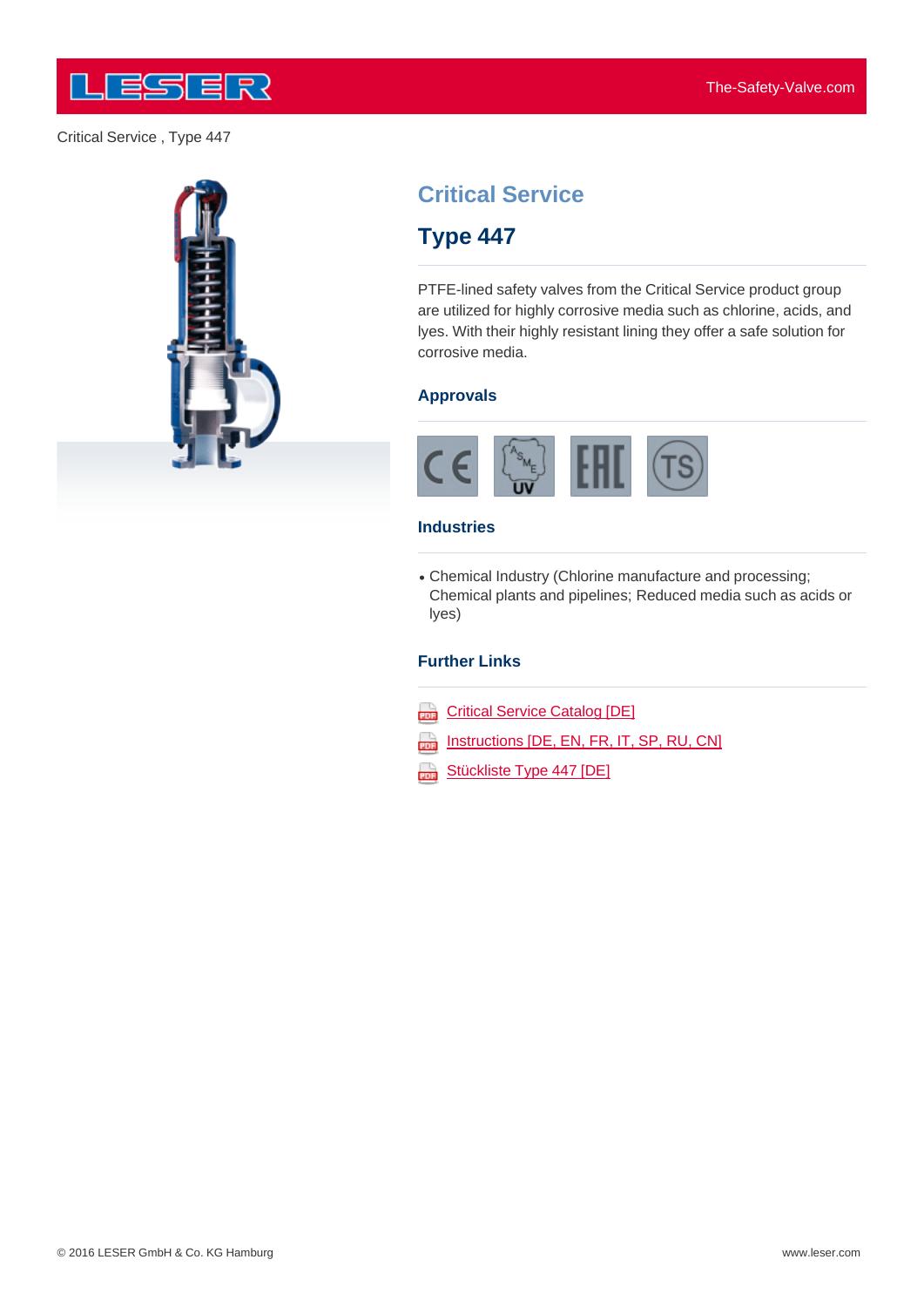

#### Critical Service , Type 447

#### **Datasheet**

| <b>Product info</b>                                       | <b>Metric unit</b>                                                         | <b>US unit</b>                                                             |
|-----------------------------------------------------------|----------------------------------------------------------------------------|----------------------------------------------------------------------------|
| Key feature                                               | PTFE-full lining at the inlet and outlet area for high<br>corrosive medium | PTFE-full lining at the inlet and outlet area for high<br>corrosive medium |
| Nominal diameter<br>inlet                                 | DN 25 - DN 100                                                             | $1" - 4"$                                                                  |
| Nominal diameter<br>inlet - Thread                        |                                                                            |                                                                            |
| Nominal diameter<br>inlet - Flange                        |                                                                            |                                                                            |
| Nominal diameter<br>outlet                                |                                                                            |                                                                            |
| Orifice                                                   | $E - P$                                                                    | $E - P$                                                                    |
| Pressure                                                  |                                                                            |                                                                            |
| <b>Actual orifice</b><br>diameter d0                      | 23 - 92 mm                                                                 | $0.91 - 3.62$ in                                                           |
| Actual orifice area A0                                    | $416 - 6648$ mm <sup>2</sup>                                               | $0.645 - 10.304$ in <sup>2</sup>                                           |
| Operating limits valve<br>size                            |                                                                            |                                                                            |
| <b>Operating limits</b><br>pressure class inlet<br>flange |                                                                            |                                                                            |
| Pressure                                                  | $0,1 - 16$ bar                                                             | 1.45 - 232 psig                                                            |
| Flange rating inlet                                       | <b>PN 16</b>                                                               | <b>CL150</b>                                                               |
| Temperature acc. to<br><b>DIN EN</b>                      | -85 to 200 °C                                                              | -121 to 392 °F                                                             |
| Temperature acc. to<br><b>ASME</b>                        | -29 to 200 °C                                                              | -200 to 392 °F                                                             |
| Body material                                             | 1.0406, 10619, 1.0570 + Virgin PTFE                                        | <b>SA 216 WCB</b>                                                          |
| <b>KUB-Materials</b>                                      |                                                                            |                                                                            |
| Material outlet body                                      |                                                                            |                                                                            |
| Material inlet body                                       |                                                                            |                                                                            |
| Valve connection                                          | Flange acc. to DIN EN 1092-1 ASME B 16.5                                   | Flange acc. to DIN EN 1092-1 ASME B 16.5                                   |
| <b>Bellows</b>                                            | <b>PTFE</b>                                                                | <b>PTFE</b>                                                                |
| Type of loading                                           | Spring loaded                                                              | Spring loaded                                                              |
| Approvals                                                 | PED/ DIN EN ISO 4126-1, PED/ AD 2000-Merkblatt                             | PED/ DIN EN ISO 4126-1, PED/ AD 2000-Merkblatt                             |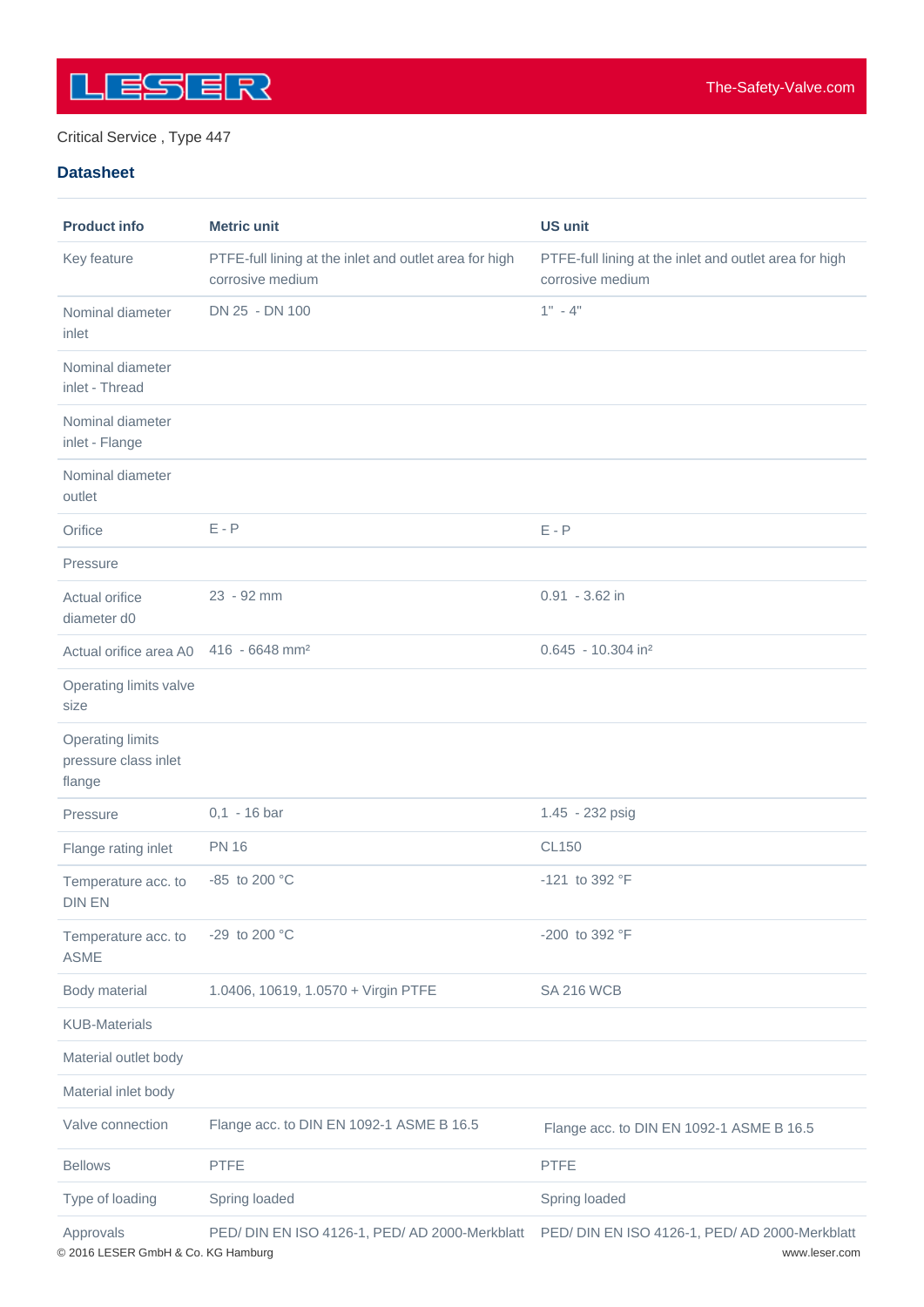

 $\frac{447}{126}$ Critical Service , Type 447

Specials